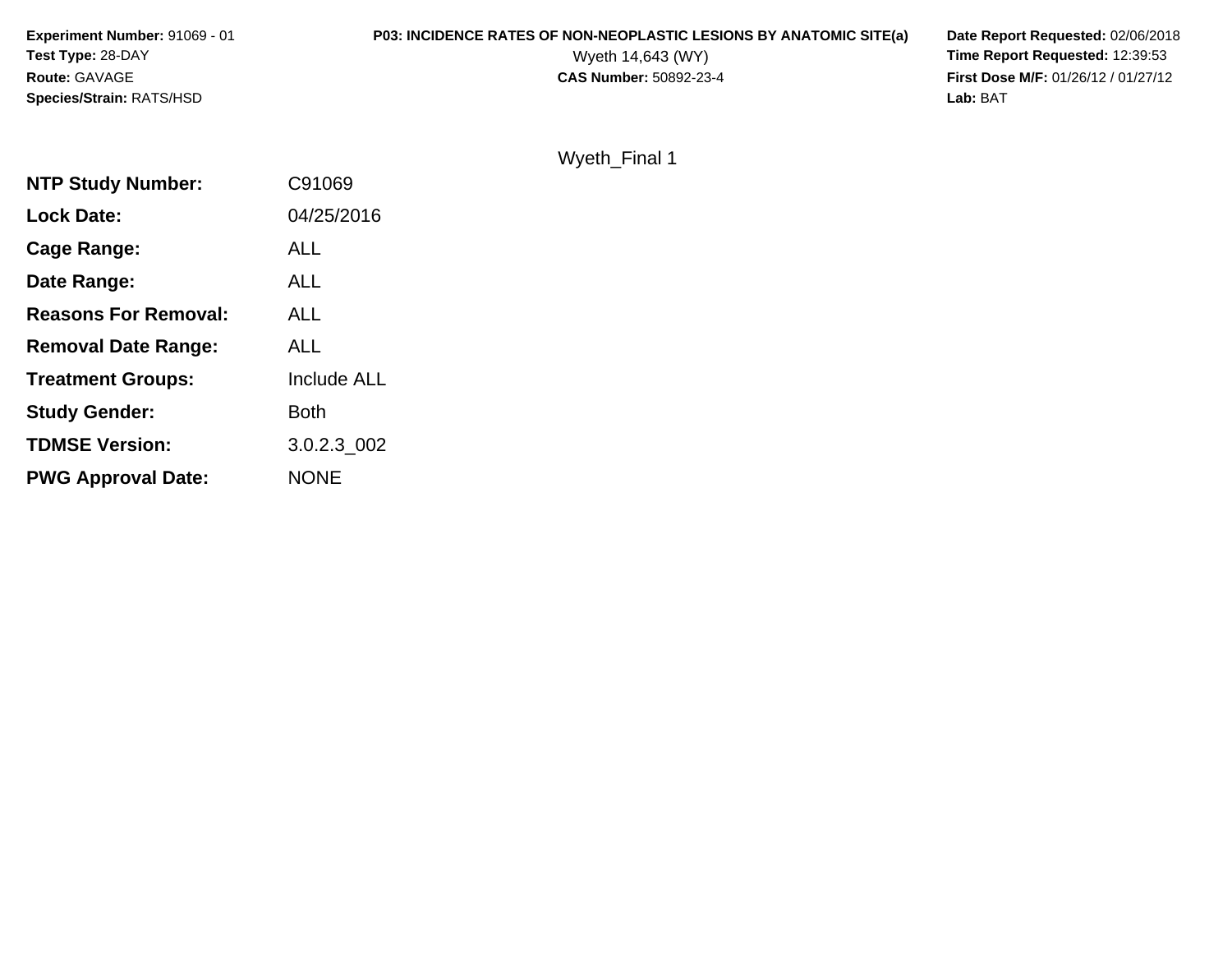**Experiment Number:** 91069 - 01

**Test Type:** 28-DAY

### **Route:** GAVAGE

**Species/Strain:** RATS/HSD

**P03: INCIDENCE RATES OF NON-NEOPLASTIC LESIONS BY ANATOMIC SITE(a) Date Report Requested: 02/06/2018<br>Wyeth 14,643 (WY) <b>Time Report Requested: 12:39:53** Wyeth 14,643 (WY) **Time Report Requested:** 12:39:53<br>**CAS Number:** 50892-23-4 **Time Report Requested:** 12:39:53 **First Dose M/F:** 01/26/12 / 01/27/12<br>**Lab:** BAT **Lab:** BAT

| <b>Harlan Sprague Dawley RATS MALE</b>                   | 0mg/kg/d M | 6.25mg/kg/d M | 12.5mg/kg/d M | 25mg/kg/d M |  |
|----------------------------------------------------------|------------|---------------|---------------|-------------|--|
| <b>Disposition Summary</b>                               |            |               |               |             |  |
| <b>Animals Initially In Study</b><br><b>Early Deaths</b> | 10         | 10            | 10            | 10          |  |
| <b>Survivors</b>                                         |            |               |               |             |  |
| <b>Terminal Sacrifice</b>                                | 10         | 10            | 10            | 10          |  |
| <b>Animals Examined Microscopically</b>                  | 10         | 10            | 10            | 10          |  |
| <b>ALIMENTARY SYSTEM</b>                                 |            |               |               |             |  |
| Esophagus                                                | (10)       | (0)           | (0)           | (10)        |  |
| Intestine Large, Cecum                                   | (10)       | (0)           | (0)           | (10)        |  |
| Intestine Large, Colon                                   | (10)       | (0)           | (0)           | (10)        |  |
| Intestine Large, Rectum                                  | (10)       | (0)           | (0)           | (10)        |  |
| Intestine Small, Duodenum                                | (10)       | (0)           | (0)           | (10)        |  |
| Intestine Small, Ileum                                   | (10)       | (0)           | (0)           | (10)        |  |
| Intestine Small, Jejunum                                 | (10)       | (0)           | (0)           | (10)        |  |
| Liver                                                    | (10)       | (10)          | (10)          | (10)        |  |
| Hepatodiaphragmatic Nodule                               | $1(10\%)$  |               |               |             |  |
| Infiltration Cellular, Mixed Cell                        | $1(10\%)$  | 2(20%)        | 2(20%)        | 4 (40%)     |  |
| Hepatocyte, Cytoplasmic Alteration                       |            | $9(90\%)$     | 10 (100%)     | 10 (100%)   |  |
| Hepatocyte, Hypertrophy                                  |            | 5 (50%)       | 10 (100%)     | 10 (100%)   |  |
| Pancreas                                                 | (10)       | (10)          | (10)          | (10)        |  |
| Inflammation, Chronic                                    | $1(10\%)$  |               |               |             |  |
| Acinar Cell, Atrophy                                     |            |               |               | $1(10\%)$   |  |
| <b>Salivary Glands</b>                                   | (10)       | (0)           | (0)           | (10)        |  |
| Stomach, Forestomach                                     | (10)       | (0)           | (0)           | (10)        |  |
| Stomach, Glandular                                       | (10)       | (0)           | (0)           | (10)        |  |
| Mineral                                                  |            |               |               | $1(10\%)$   |  |
| <b>CARDIOVASCULAR SYSTEM</b>                             |            |               |               |             |  |
| <b>Blood Vessel</b>                                      | (10)       | (0)           | (0)           | (10)        |  |
| Heart                                                    | (10)       | (0)           | (0)           | (10)        |  |
| Cardiomyopathy                                           | $1(10\%)$  |               |               |             |  |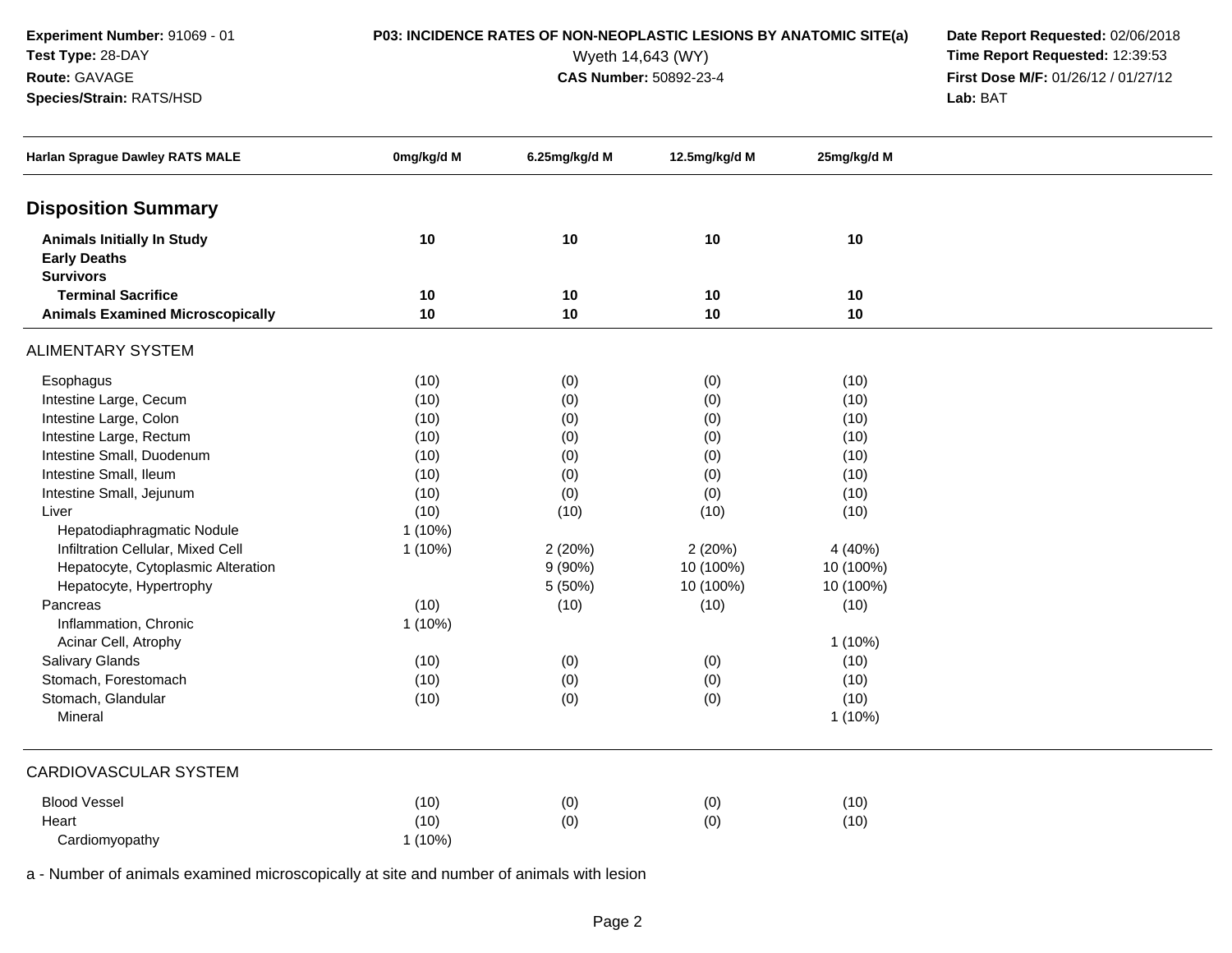| Experiment Number: 91069 - 01 |  |  |  |  |
|-------------------------------|--|--|--|--|
| <b>Test Type: 28-DAY</b>      |  |  |  |  |

**Species/Strain:** RATS/HSD

**Route:** GAVAGE

**P03: INCIDENCE RATES OF NON-NEOPLASTIC LESIONS BY ANATOMIC SITE(a) Date Report Requested: 02/06/2018<br>Wyeth 14,643 (WY) <b>Time Report Requested: 12:39:53** Wyeth 14,643 (WY) **Time Report Requested:** 12:39:53<br>**CAS Number:** 50892-23-4 **Time Report Requested:** 12:39:53 **First Dose M/F:** 01/26/12 / 01/27/12<br>**Lab:** BAT **Lab:** BAT

| <b>Harlan Sprague Dawley RATS MALE</b>                                                                                                                                           | 0mg/kg/d M                                      | 6.25mg/kg/d M                    | 12.5mg/kg/d M                     | 25mg/kg/d M                                                    |  |
|----------------------------------------------------------------------------------------------------------------------------------------------------------------------------------|-------------------------------------------------|----------------------------------|-----------------------------------|----------------------------------------------------------------|--|
|                                                                                                                                                                                  |                                                 |                                  |                                   |                                                                |  |
| <b>ENDOCRINE SYSTEM</b>                                                                                                                                                          |                                                 |                                  |                                   |                                                                |  |
| <b>Adrenal Cortex</b><br>Mineral<br>Vacuolization Cytoplasmic                                                                                                                    | (10)<br>$1(10\%)$<br>$1(10\%)$                  | (0)                              | (0)                               | (10)                                                           |  |
| Adrenal Medulla<br>Islets, Pancreatic<br>Parathyroid Gland<br><b>Pituitary Gland</b><br><b>Thyroid Gland</b>                                                                     | (10)<br>(10)<br>(7)<br>(10)<br>(10)             | (0)<br>(0)<br>(0)<br>(0)<br>(10) | (0)<br>(0)<br>(0)<br>(0)<br>(10)  | (10)<br>(10)<br>(8)<br>(10)<br>(10)                            |  |
| <b>GENERAL BODY SYSTEM</b>                                                                                                                                                       |                                                 |                                  |                                   |                                                                |  |
| None                                                                                                                                                                             |                                                 |                                  |                                   |                                                                |  |
| <b>GENITAL SYSTEM</b>                                                                                                                                                            |                                                 |                                  |                                   |                                                                |  |
| Epididymis<br>Inflammation, Chronic<br>Duct, Exfoliated Germ Cell<br><b>Preputial Gland</b><br>Prostate<br>Seminal Vesicle<br><b>Testes</b><br>Germinal Epithelium, Degeneration | (10)<br>1 (10%)<br>(10)<br>(10)<br>(10)<br>(10) | (0)<br>(0)<br>(0)<br>(0)<br>(10) | (10)<br>(0)<br>(0)<br>(0)<br>(10) | (10)<br>$1(10\%)$<br>(10)<br>(10)<br>(10)<br>(10)<br>$1(10\%)$ |  |
| <b>HEMATOPOIETIC SYSTEM</b>                                                                                                                                                      |                                                 |                                  |                                   |                                                                |  |
| <b>Bone Marrow</b><br>Lymph Node, Mandibular<br>Lymph Node, Mesenteric<br>Spleen                                                                                                 | (10)<br>(10)<br>(10)<br>(10)                    | (10)<br>(0)<br>(0)<br>(10)       | (10)<br>(0)<br>(0)<br>(10)        | (10)<br>(10)<br>(10)<br>(10)                                   |  |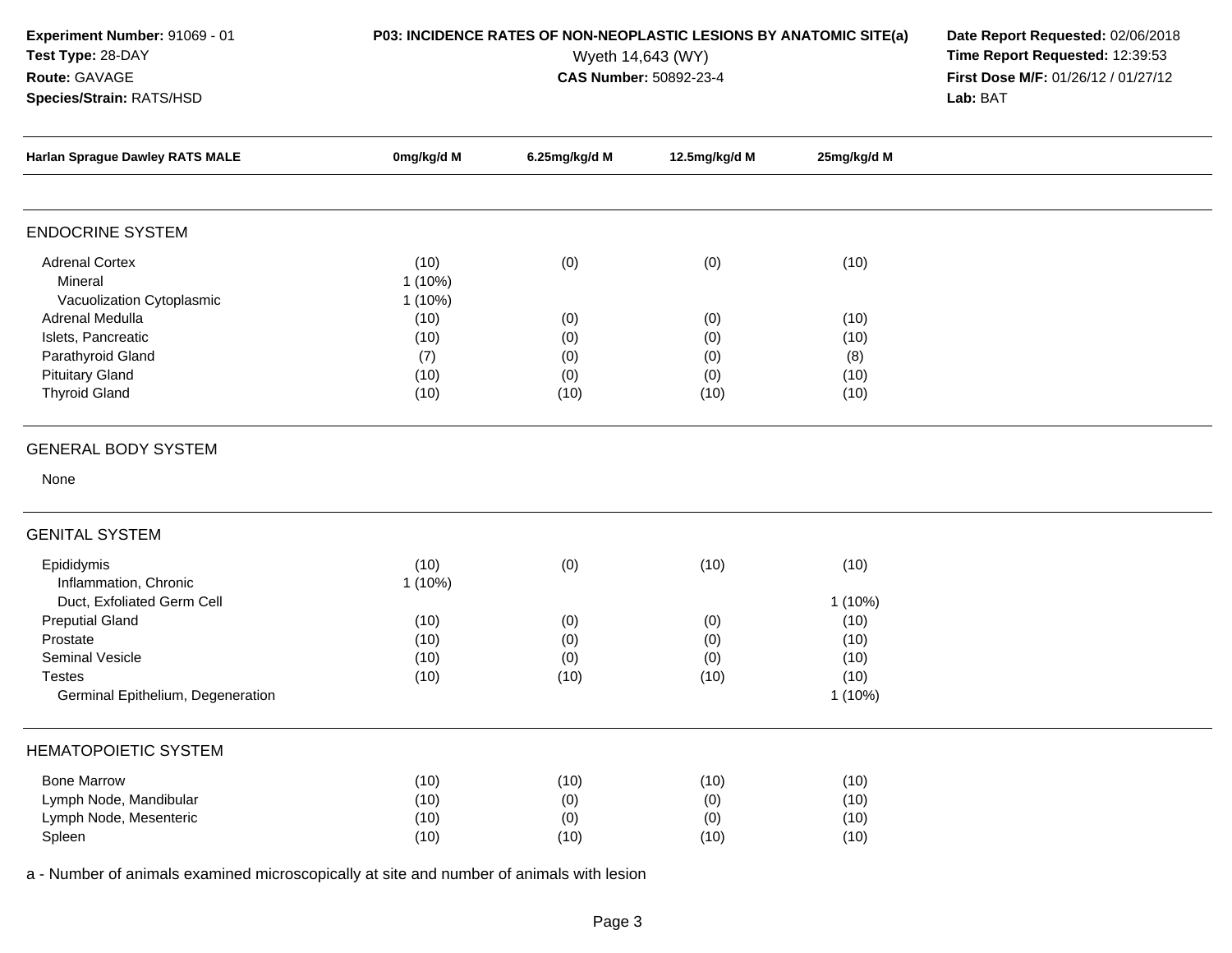**Experiment Number:** 91069 - 01

**Species/Strain:** RATS/HSD

**Test Type:** 28-DAY

**Route:** GAVAGE

**P03: INCIDENCE RATES OF NON-NEOPLASTIC LESIONS BY ANATOMIC SITE(a) Date Report Requested: 02/06/2018<br>Wyeth 14,643 (WY) <b>Time Report Requested: 12:39:53** Wyeth 14,643 (WY) **Time Report Requested:** 12:39:53<br>**CAS Number:** 50892-23-4 **Time Report Requested:** 12:39:53 **First Dose M/F:** 01/26/12 / 01/27/12<br>**Lab:** BAT **Lab:** BAT

| <b>Harlan Sprague Dawley RATS MALE</b>                               | 0mg/kg/d M              | 6.25mg/kg/d M          | 12.5mg/kg/d M          | 25mg/kg/d M             |  |
|----------------------------------------------------------------------|-------------------------|------------------------|------------------------|-------------------------|--|
| Thymus                                                               | (10)                    | (0)                    | (0)                    | (10)                    |  |
| <b>INTEGUMENTARY SYSTEM</b>                                          |                         |                        |                        |                         |  |
| Mammary Gland<br>Skin                                                | (10)<br>(10)            | (0)<br>(0)             | (0)<br>(0)             | (10)<br>(10)            |  |
| MUSCULOSKELETAL SYSTEM                                               |                         |                        |                        |                         |  |
| Bone                                                                 | (10)                    | (0)                    | (0)                    | (10)                    |  |
| NERVOUS SYSTEM                                                       |                         |                        |                        |                         |  |
| <b>Brain</b>                                                         | (10)                    | (0)                    | (0)                    | (10)                    |  |
| <b>RESPIRATORY SYSTEM</b>                                            |                         |                        |                        |                         |  |
| Lung<br><b>Infiltration Cellular</b>                                 | (10)                    | (0)                    | (0)                    | (10)<br>1(10%)          |  |
| Nose<br>Trachea                                                      | (10)<br>(10)            | (10)<br>(0)            | (10)<br>(0)            | (10)<br>(10)            |  |
| SPECIAL SENSES SYSTEM                                                |                         |                        |                        |                         |  |
| Eye<br>Harderian Gland                                               | (10)<br>(10)            | (0)<br>(0)             | (0)<br>(0)             | (10)<br>(10)            |  |
| <b>URINARY SYSTEM</b>                                                |                         |                        |                        |                         |  |
| Kidney<br>Nephropathy, Chronic Progressive<br><b>Urinary Bladder</b> | (10)<br>6 (60%)<br>(10) | (10)<br>4 (40%)<br>(0) | (10)<br>8 (80%)<br>(0) | (10)<br>7 (70%)<br>(10) |  |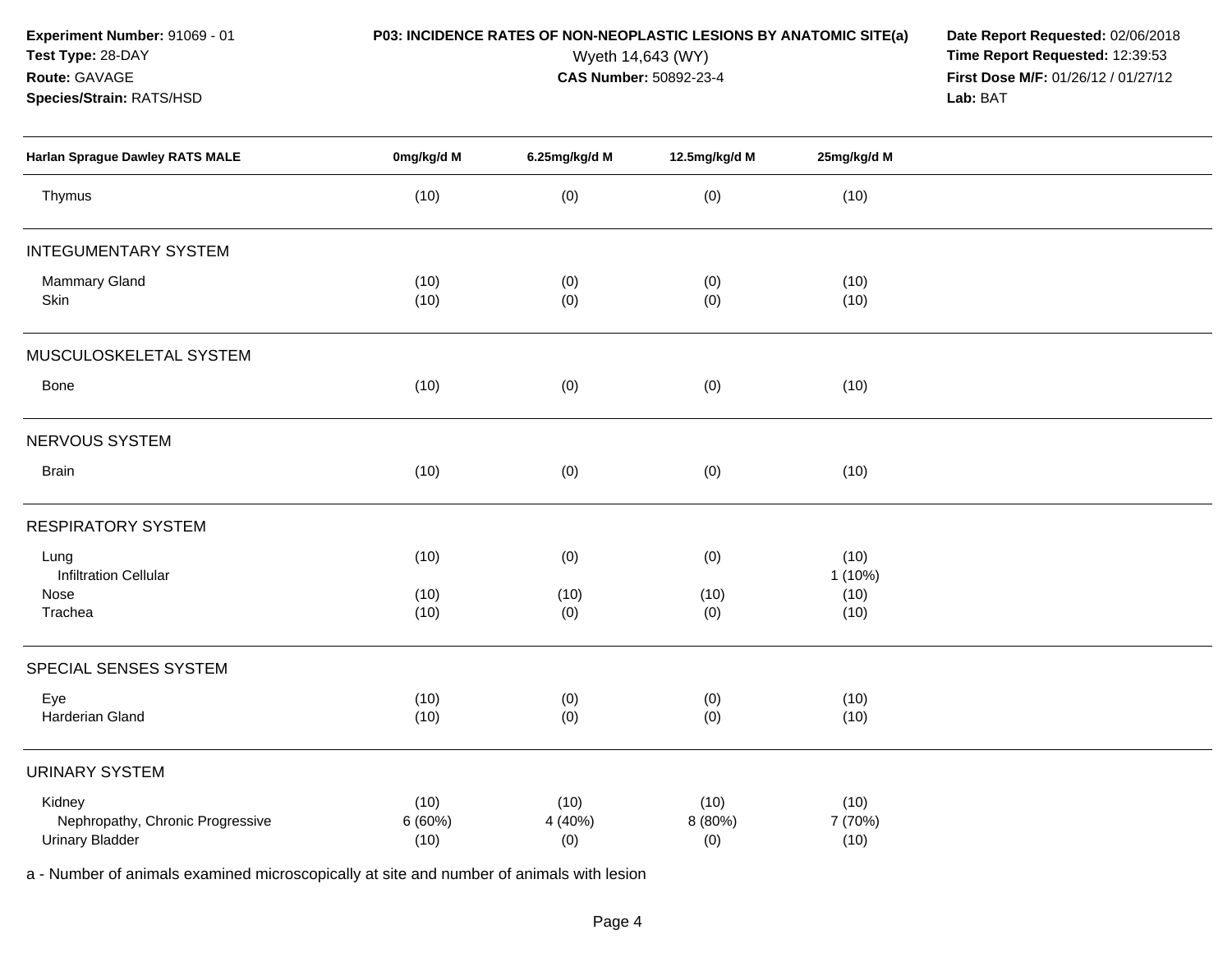| Experiment Number: 91069 - 01<br>Test Type: 28-DAY<br>Route: GAVAGE<br>Species/Strain: RATS/HSD | P03: INCIDENCE RATES OF NON-NEOPLASTIC LESIONS BY ANATOMIC SITE(a) | Date Report Requested: 02/06/2018<br>Time Report Requested: 12:39:53<br>First Dose M/F: 01/26/12 / 01/27/12<br>Lab: BAT |               |             |  |
|-------------------------------------------------------------------------------------------------|--------------------------------------------------------------------|-------------------------------------------------------------------------------------------------------------------------|---------------|-------------|--|
| <b>Harlan Sprague Dawley RATS MALE</b>                                                          | 0mg/kg/d M                                                         | 6.25mg/kg/d M                                                                                                           | 12.5mg/kg/d M | 25mg/kg/d M |  |
|                                                                                                 |                                                                    |                                                                                                                         |               |             |  |

\*\*\* END OF MALE \*\*\*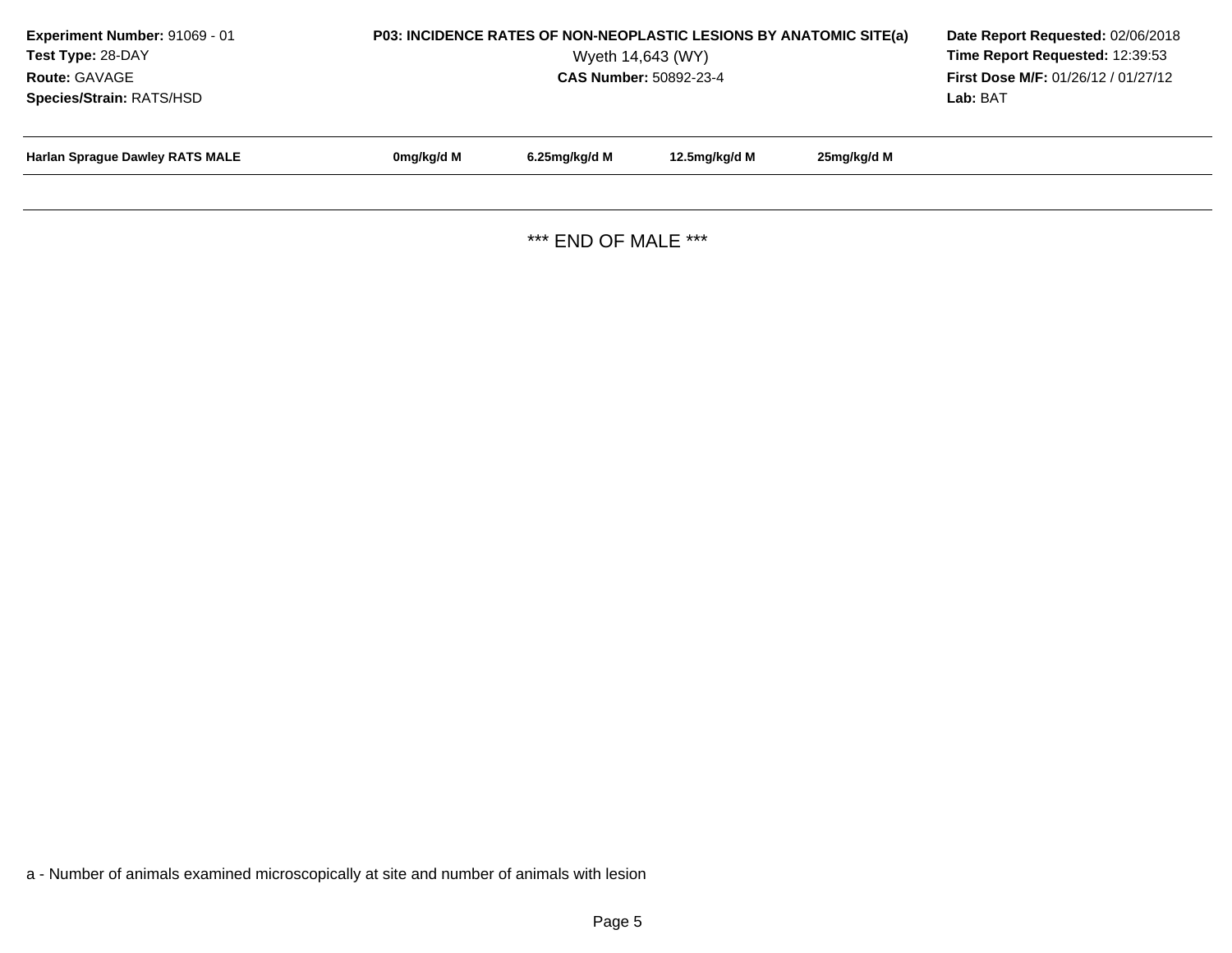**Experiment Number:** 91069 - 01**Test Type:** 28-DAY

### **Route:** GAVAGE

**Species/Strain:** RATS/HSD

**P03: INCIDENCE RATES OF NON-NEOPLASTIC LESIONS BY ANATOMIC SITE(a) Date Report Requested: 02/06/2018<br>Wyeth 14,643 (WY) <b>Time Report Requested: 12:39:53** Wyeth 14,643 (WY) **Time Report Requested:** 12:39:53<br>**CAS Number:** 50892-23-4 **Time Report Requested:** 12:39:53 **First Dose M/F:** 01/26/12 / 01/27/12<br>**Lab:** BAT **Lab:** BAT

| <b>Harlan Sprague Dawley RATS FEMALE</b>                 | 0mg/kg/d F | 6.25mg/kg/d F | 12.5mg/kg/d F | 25mg/kg/d F |  |
|----------------------------------------------------------|------------|---------------|---------------|-------------|--|
| <b>Disposition Summary</b>                               |            |               |               |             |  |
| <b>Animals Initially In Study</b><br><b>Early Deaths</b> | 10         | 10            | 10            | 10          |  |
| <b>Survivors</b>                                         |            |               |               |             |  |
| <b>Terminal Sacrifice</b>                                | 10         | 10            | 10            | 10          |  |
| <b>Animals Examined Microscopically</b>                  | 10         | $10$          | 10            | 10          |  |
| <b>ALIMENTARY SYSTEM</b>                                 |            |               |               |             |  |
| Esophagus                                                | (10)       | (0)           | (0)           | (10)        |  |
| Inflammation                                             |            |               |               | $1(10\%)$   |  |
| Muscularis, Degeneration                                 |            |               |               | $1(10\%)$   |  |
| Muscularis, Inflammation, Chronic                        |            |               |               | $1(10\%)$   |  |
| Intestine Large, Cecum                                   | (10)       | (0)           | (0)           | (10)        |  |
| Intestine Large, Colon                                   | (10)       | (0)           | (0)           | (10)        |  |
| Intestine Large, Rectum                                  | (10)       | (0)           | (0)           | (10)        |  |
| Intestine Small, Duodenum                                | (10)       | (0)           | (0)           | (10)        |  |
| Intestine Small, Ileum                                   | (10)       | (0)           | (0)           | (10)        |  |
| Intestine Small, Jejunum                                 | (10)       | (0)           | (0)           | (10)        |  |
| Liver                                                    | (10)       | (10)          | (10)          | (10)        |  |
| Infiltration Cellular, Mixed Cell                        | $1(10\%)$  |               |               |             |  |
| Inflammation, Chronic Active                             |            |               | $1(10\%)$     |             |  |
| Necrosis                                                 |            |               | $1(10\%)$     |             |  |
| Necrosis, Focal                                          |            |               |               | $1(10\%)$   |  |
| Hepatocyte, Cytoplasmic Alteration                       |            | 7 (70%)       | 10 (100%)     | 10 (100%)   |  |
| Hepatocyte, Hypertrophy                                  |            |               | 2(20%)        | 8 (80%)     |  |
| Pancreas                                                 | (10)       | (10)          | (10)          | (10)        |  |
| Inflammation, Chronic                                    | $1(10\%)$  |               | $1(10\%)$     |             |  |
| Salivary Glands                                          | (10)       | (0)           | (0)           | (10)        |  |
| Stomach, Forestomach                                     | (10)       | (0)           | (0)           | (10)        |  |
| Stomach, Glandular                                       | (10)       | (0)           | (0)           | (10)        |  |

CARDIOVASCULAR SYSTEM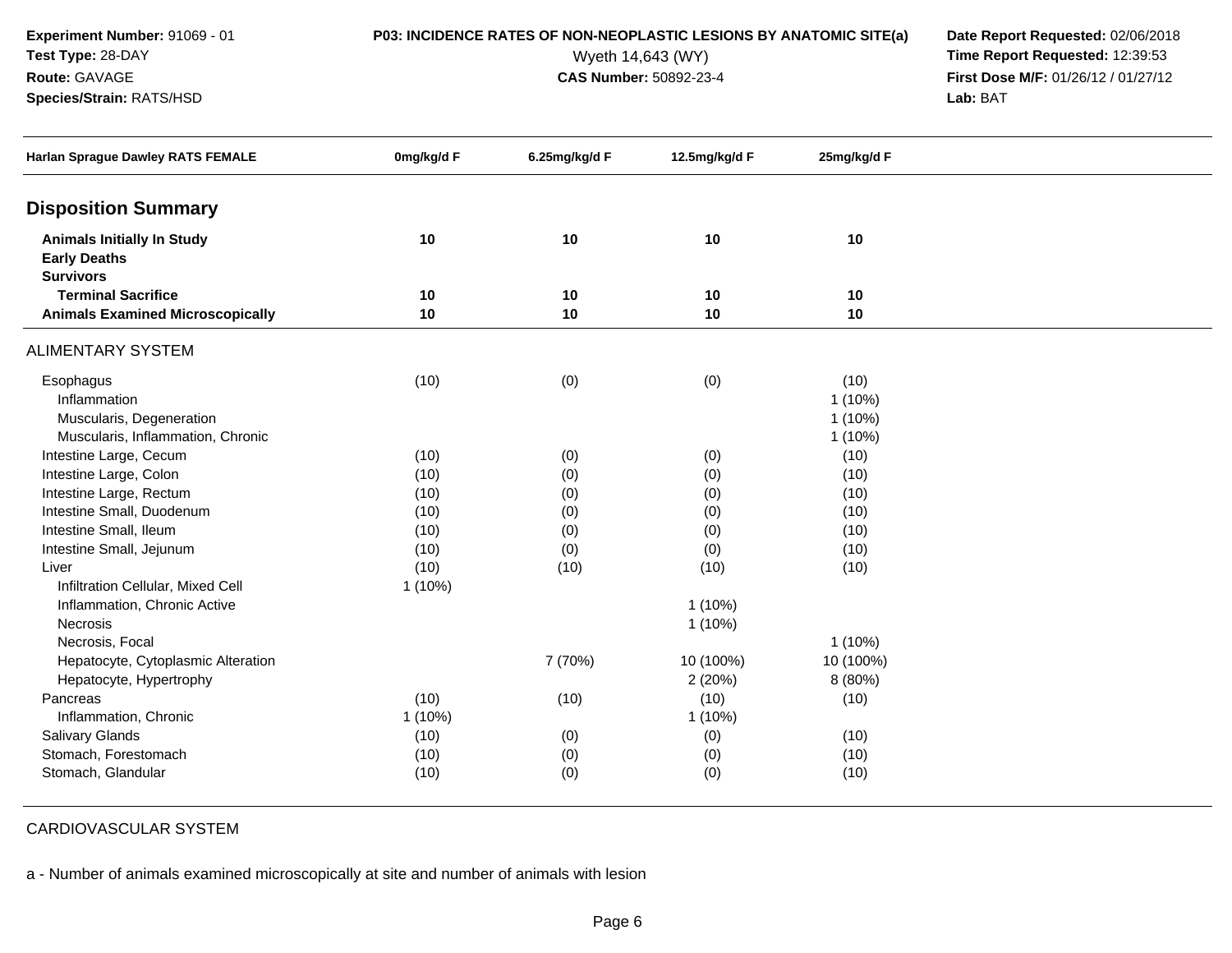| Experiment Number: 91069 - 01<br>Test Type: 28-DAY<br>Route: GAVAGE<br>Species/Strain: RATS/HSD                                       |                                             | P03: INCIDENCE RATES OF NON-NEOPLASTIC LESIONS BY ANATOMIC SITE(a)<br>Wyeth 14,643 (WY)<br>CAS Number: 50892-23-4 | Date Report Requested: 02/06/2018<br>Time Report Requested: 12:39:53<br>First Dose M/F: 01/26/12 / 01/27/12<br>Lab: BAT |                                             |  |
|---------------------------------------------------------------------------------------------------------------------------------------|---------------------------------------------|-------------------------------------------------------------------------------------------------------------------|-------------------------------------------------------------------------------------------------------------------------|---------------------------------------------|--|
| Harlan Sprague Dawley RATS FEMALE                                                                                                     | 0mg/kg/d F                                  | 6.25mg/kg/d F                                                                                                     | 12.5mg/kg/d F                                                                                                           | 25mg/kg/d F                                 |  |
| <b>Blood Vessel</b><br>Heart<br>Infiltration Cellular, Mixed Cell                                                                     | (10)<br>(10)                                | (0)<br>(0)                                                                                                        | (0)<br>(0)                                                                                                              | (10)<br>(10)<br>$1(10\%)$                   |  |
| <b>ENDOCRINE SYSTEM</b>                                                                                                               |                                             |                                                                                                                   |                                                                                                                         |                                             |  |
| <b>Adrenal Cortex</b><br>Adrenal Medulla<br>Islets, Pancreatic<br>Parathyroid Gland<br><b>Pituitary Gland</b><br><b>Thyroid Gland</b> | (10)<br>(10)<br>(10)<br>(7)<br>(10)<br>(10) | (0)<br>(0)<br>(0)<br>(0)<br>(0)<br>(10)                                                                           | (0)<br>(0)<br>(0)<br>(0)<br>(0)<br>(10)                                                                                 | (10)<br>(10)<br>(10)<br>(9)<br>(10)<br>(10) |  |
| <b>GENERAL BODY SYSTEM</b><br>None                                                                                                    |                                             |                                                                                                                   |                                                                                                                         |                                             |  |
| <b>GENITAL SYSTEM</b>                                                                                                                 |                                             |                                                                                                                   |                                                                                                                         |                                             |  |
| <b>Clitoral Gland</b><br>Ovary<br>Cyst<br>Hematocyst<br>Uterus<br>Cyst<br>Dilation                                                    | (9)<br>(10)<br>(10)                         | (0)<br>(10)<br>$1(10\%)$<br>$1(10\%)$<br>(0)                                                                      | (0)<br>(10)<br>(0)                                                                                                      | (10)<br>(10)<br>(10)<br>$1(10\%)$<br>2(20%) |  |
| <b>HEMATOPOIETIC SYSTEM</b>                                                                                                           |                                             |                                                                                                                   |                                                                                                                         |                                             |  |
| <b>Bone Marrow</b><br>Lymph Node, Mandibular<br>Lymph Node, Mesenteric<br>Spleen                                                      | (10)<br>(10)<br>(10)<br>(10)                | (10)<br>(0)<br>(0)<br>(10)                                                                                        | (10)<br>(0)<br>(0)<br>(10)                                                                                              | (10)<br>(10)<br>(10)<br>(10)                |  |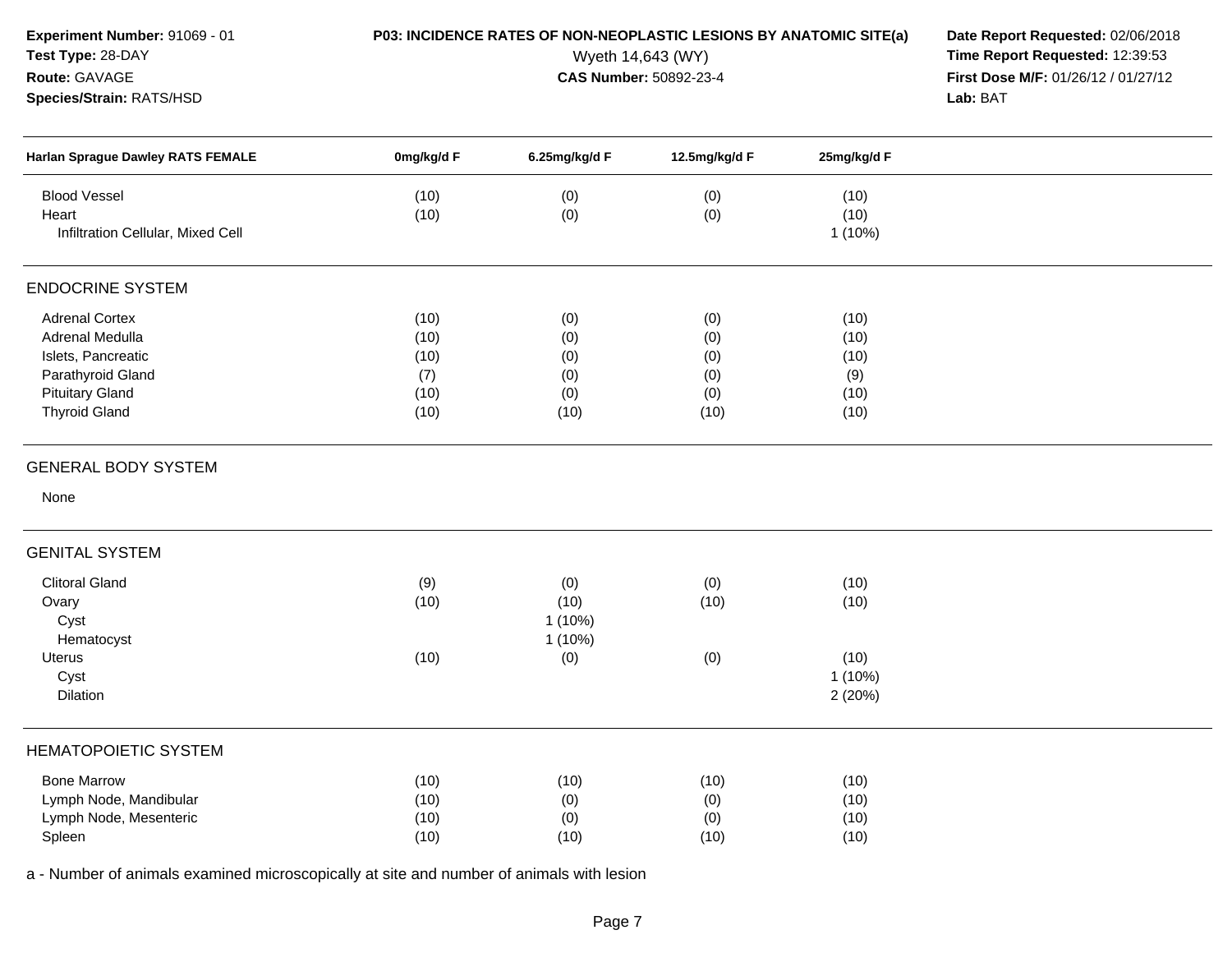**Experiment Number:** 91069 - 01

# **Test Type:** 28-DAY

### **Route:** GAVAGE

**Species/Strain:** RATS/HSD

**P03: INCIDENCE RATES OF NON-NEOPLASTIC LESIONS BY ANATOMIC SITE(a) Date Report Requested: 02/06/2018<br>Wyeth 14,643 (WY) <b>Time Report Requested: 12:39:53** Wyeth 14,643 (WY) **Time Report Requested:** 12:39:53<br>**CAS Number:** 50892-23-4 **Time Report Requested:** 12:39:53 **First Dose M/F:** 01/26/12 / 01/27/12<br>**Lab:** BAT **Lab:** BAT

| Harlan Sprague Dawley RATS FEMALE                                         | 0mg/kg/d F                     | 6.25mg/kg/d F | 12.5mg/kg/d F | 25mg/kg/d F  |  |
|---------------------------------------------------------------------------|--------------------------------|---------------|---------------|--------------|--|
| Thymus                                                                    | (10)                           | (0)           | (0)           | (10)         |  |
| <b>INTEGUMENTARY SYSTEM</b>                                               |                                |               |               |              |  |
| Mammary Gland<br>Skin                                                     | (10)<br>(10)                   | (0)<br>(0)    | (0)<br>(0)    | (10)<br>(10) |  |
| MUSCULOSKELETAL SYSTEM                                                    |                                |               |               |              |  |
| Bone                                                                      | (10)                           | (0)           | (0)           | (10)         |  |
| NERVOUS SYSTEM                                                            |                                |               |               |              |  |
| <b>Brain</b>                                                              | (10)                           | (0)           | (0)           | (10)         |  |
| <b>RESPIRATORY SYSTEM</b>                                                 |                                |               |               |              |  |
| Lung<br>Infiltration Cellular, Histiocyte<br>Inflammation, Chronic Active | (10)<br>$1(10\%)$<br>$1(10\%)$ | (0)           | (0)           | (10)         |  |
| Alveolar Epithelium, Hyperplasia<br>Alveolar Epithelium, Hypertrophy      | $1(10\%)$                      |               |               | $1(10\%)$    |  |
| Nose<br>Trachea                                                           | (10)<br>(10)                   | (10)<br>(0)   | (10)<br>(0)   | (10)<br>(10) |  |
| SPECIAL SENSES SYSTEM                                                     |                                |               |               |              |  |
| Eye<br>Harderian Gland                                                    | (10)<br>(10)                   | (0)<br>(0)    | (0)<br>(0)    | (10)<br>(10) |  |

## URINARY SYSTEM